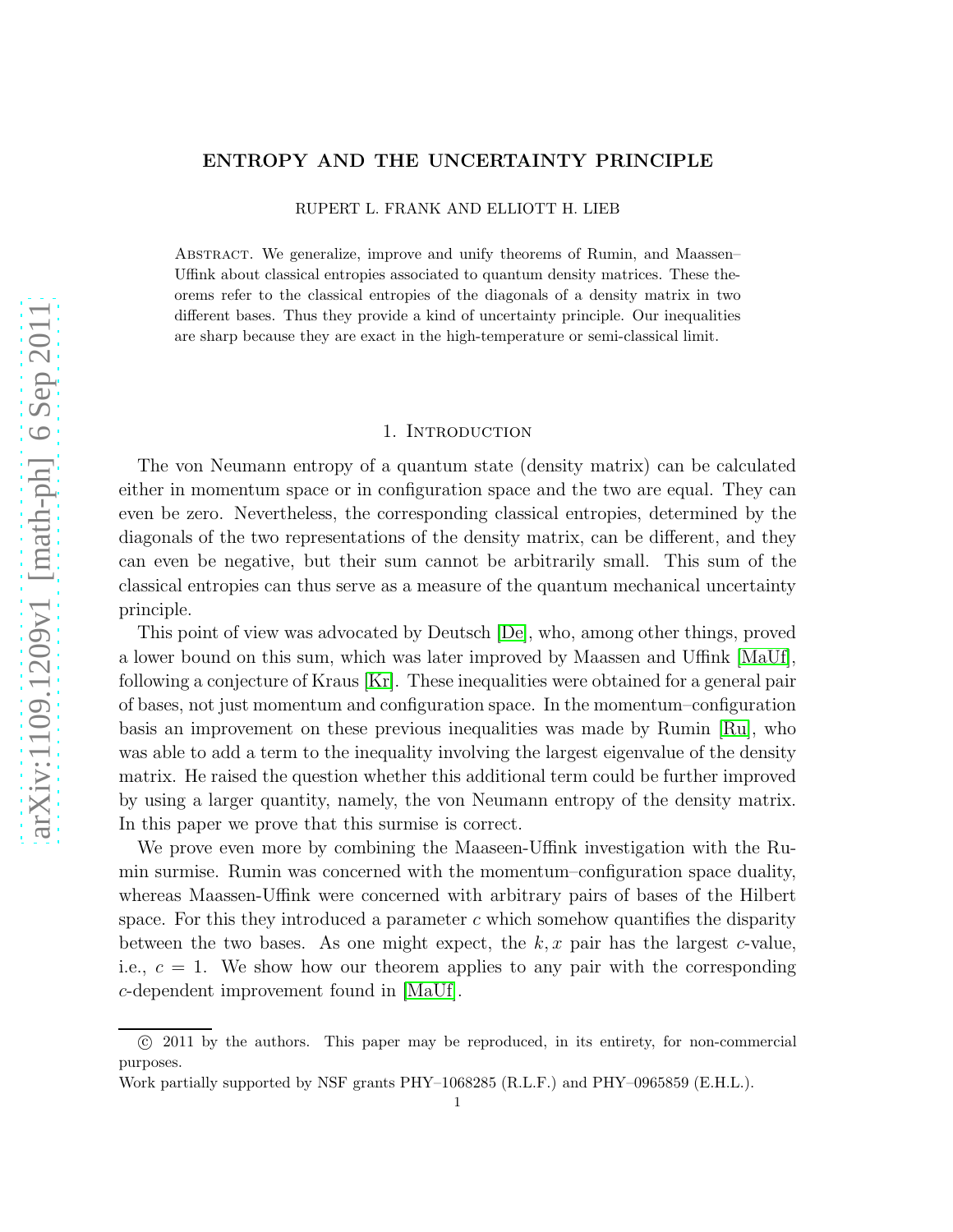Our theorem and simple proof are supported by a semi-classical intuition, as evidenced by our use of the Golden-Thompson inequality. The only other ingredient in our proof is the Gibbs variational principle. Because our constant in Theorem [2.1](#page-1-0) agrees with the semi-classical limit it is the best possible.

## 2. Rumin's conjecture and its generalizations

For any trace class operator  $\gamma \geq 0$  on  $L^2(\mathbb{R}^d)$  we denote by  $\rho_{\gamma}(x) = \gamma(x,x)$  its density; see [\(2.2\)](#page-2-0) for a precise definition. Moreover,

$$
\hat{\gamma}(k,k') = \iint_{\mathbb{R}^d \times \mathbb{R}^d} e^{2\pi i (k \cdot x - k' \cdot x')} \gamma(x,x') \, dx \, dx'
$$

and

$$
\rho_{\widehat{\gamma}}(k) = \widehat{\gamma}(k,k) = \iint_{\mathbb{R}^d \times \mathbb{R}^d} e^{2\pi i k \cdot (x - x')} \gamma(x, x') dx dx'
$$

.

We note that if  $Tr \gamma = 1$ , then

$$
\int_{\mathbb{R}^d} \rho_\gamma(x) \, dx = \int_{\mathbb{R}^d} \rho_{\widehat{\gamma}}(k) \, dk = 1 \, .
$$

Our main result is

<span id="page-1-0"></span>**Theorem 2.1.** For any  $\gamma \geq 0$  with  $\text{Tr } \gamma = 1$  and

$$
\int_{\mathbb{R}^d} \rho_\gamma(x) \ln_+ \rho_\gamma(x) \, dx < \infty \quad \text{and} \quad \int_{\mathbb{R}^d} \rho_{\widehat{\gamma}}(k) \ln_+ \rho_{\widehat{\gamma}}(k) \, dk < \infty \,,
$$

where  $\ln_+ \rho = \max{\ln \rho, 0}$ , one has

<span id="page-1-1"></span>
$$
- \int_{\mathbb{R}^d} \rho_\gamma(x) \ln \rho_\gamma(x) dx - \int_{\mathbb{R}^d} \rho_{\widehat{\gamma}}(k) \ln \rho_{\widehat{\gamma}}(k) dk \geq - \operatorname{Tr} \gamma \ln \gamma.
$$
 (2.1)

*Remarks.* (1) While the entropy on the right side of  $(2.1)$  is necessarily non-negative, those on the left side can have either sign.

(2) Inequality [\(2.1\)](#page-1-1) is saturated in the semi-classical limit. This can be verified by taking  $\gamma = Z_{\beta}^{-1}$  $\beta^{-1} \exp(-\beta(-\Delta + x^2))$  and letting  $\beta \to 0$ ; see [\[Ru\]](#page-5-2).

(3) For  $\gamma$  of rank one, this is Hirschman's inequality [\[Hi\]](#page-4-1). This was improved by Beckner [\[Be\]](#page-4-2). However, because of (1) this improvement is not possible if one allows for mixed states (i.e.,  $\gamma$  of higher rank).

(4) The inequality for  $\gamma$  equal to a multiple of a projection was proved in [\[Ru\]](#page-5-2). More generally, Rumin proves [\(2.1\)](#page-1-1) with  $\ln ||\gamma||_{\infty}$  instead of Tr  $\gamma \ln \gamma$ .

(5) The inequality shares the following tensorization property: If  $d = n + m$ , we can think of  $L^2(\mathbb{R}^d)$  as  $L^2(\mathbb{R}^n) \otimes L^2(\mathbb{R}^m)$ . Then the main inequality for  $\gamma = \gamma_n \otimes \gamma_m$  equals the sum of the inequalities for  $\gamma_n$  and  $\gamma_m$ .

(6) If, instead, we define the Fourier transform by

$$
\widetilde{\gamma}(p,q) = \iint e^{i(p\cdot x - q\cdot y)} \gamma(x,y) \frac{dx\,dy}{(2\pi)^d} \quad \text{and} \quad \rho_{\widetilde{\gamma}}(p) = \iint e^{ip\cdot(x-y)} \gamma(x,y) \frac{dx\,dy}{(2\pi)^d},
$$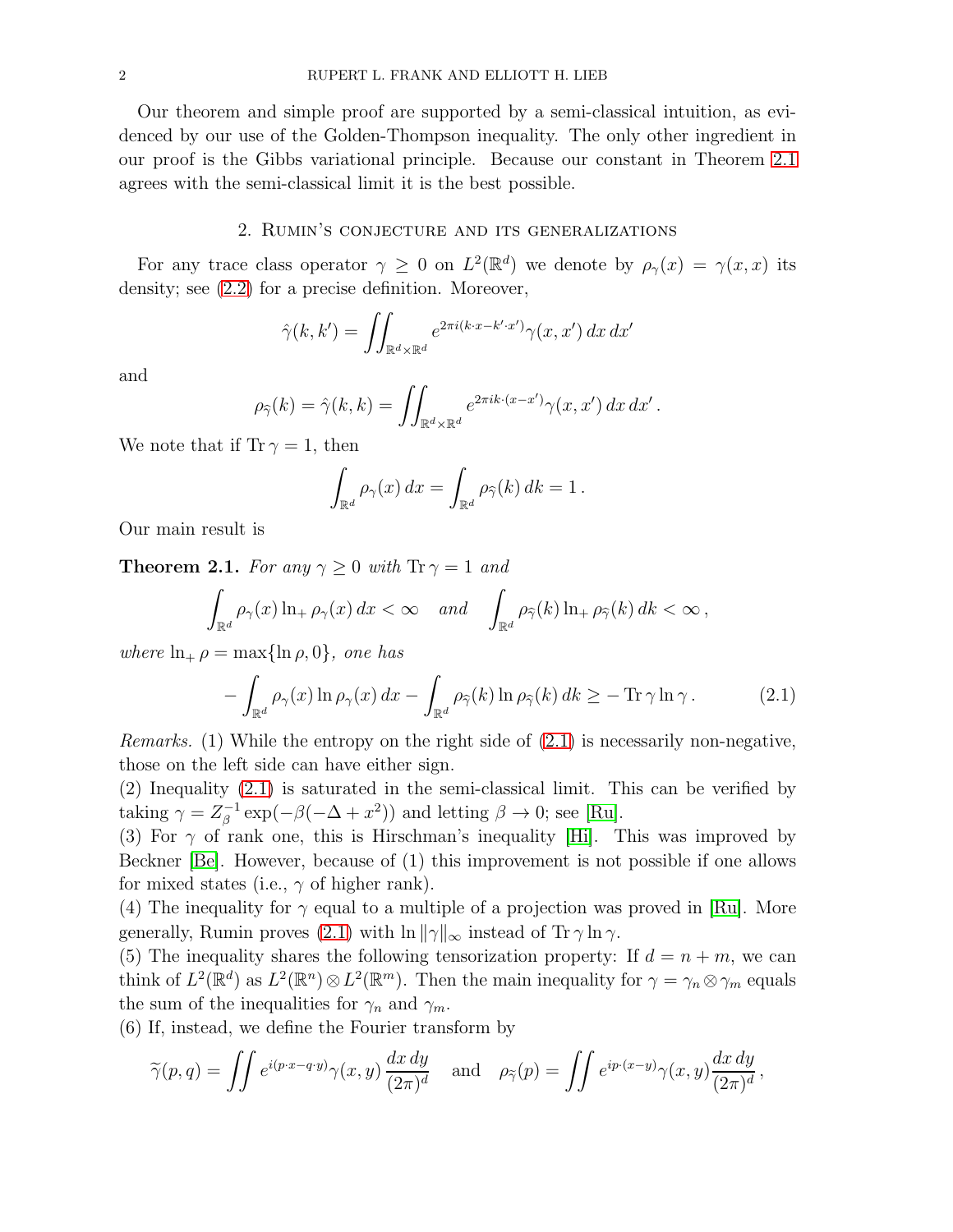then [\(2.1\)](#page-1-1) becomes

$$
- \int \rho_{\gamma}(x) \ln \rho_{\gamma}(x) dx - \int \rho_{\widetilde{\gamma}}(p) \ln \rho_{\widetilde{\gamma}}(p) dp \geq - \operatorname{Tr} \gamma \ln \gamma + d \ln(2\pi).
$$

Theorem [2.1](#page-1-0) is a special case of a more general Theorem [2.2](#page-3-0) below. We listed Theorem [2.1](#page-1-0) separately because it was the starting point of our investigation and was conjectured by Rumin.

The more general theorem includes the discrete case as well as the continuous case in Theorem [2.1.](#page-1-0) It is not entirely a triviality that the discrete and continuous cases are contained in one theorem because, as is well known, many entropy inequalities are true in one case and not in the other. For example, the discrete entropy is always positive while the continuous entropy can be, and often is, negative.

The general set-up consists of two sigma-finite measure spaces  $(X, \mu)$  and  $(Y, \nu)$ . We denote by  $L^2(X)$  and  $L^2(Y)$  the corresponding spaces of square-integrable functions. Let  $\gamma$  be a non-negative operator on  $L^2(X)$  with  $\text{Tr } \gamma = 1$ . Then we have  $\gamma = \sum_j \lambda_j |f_j\rangle\langle f_j|$  with orthonormal functions  $(f_j)$  and numbers  $\lambda_j \in [0, 1]$  satisfying  $\sum_j \lambda_j = 1$ . We define the density  $\rho_\gamma$  of  $\gamma$ , a function on X, by

<span id="page-2-0"></span>
$$
\rho_{\gamma}(x) = \sum_{j} \lambda_j |f_j(x)|^2.
$$
\n(2.2)

By monotone convergence, we have

<span id="page-2-1"></span>
$$
\int_{X} \rho_{\gamma}(x) d\mu(x) = \sum_{j} \lambda_{j} = \text{Tr}\,\gamma = 1.
$$
\n(2.3)

Assume now that there is a unitary operator  $\mathcal{U}: L^2(X) \to L^2(Y)$ . For  $\gamma$  as before, we define an operator  $\hat{\gamma}$  on  $L^2(Y)$  by

$$
\hat{\gamma} = \mathcal{U} \gamma \mathcal{U}^*.
$$

This operator is non-negative and has Tr  $\hat{\gamma} = 1$ . Its density  $\rho_{\hat{\gamma}}$  is defined similarly to that of  $\rho_{\gamma}$ , namely,

$$
\rho_{\widehat{\gamma}}(y) = \sum_j \lambda_j |g_j(y)|^2,
$$

where  $\hat{\gamma} = \sum_j \lambda_j |g_j\rangle\langle g_j|$  and  $g_j = \mathcal{U}f_j$ . As in [\(2.3\)](#page-2-1),

<span id="page-2-2"></span>
$$
\int_{Y} \rho_{\widehat{\gamma}}(y) d\nu(y) = 1.
$$
\n(2.4)

Our final assumption is that U is bounded from  $L^1(X)$  to  $L^{\infty}(Y)$ . This property guarantees that U has an integral kernel  $\mathcal{U}(y, x)$  with

$$
\infty > ||\mathcal{U}||_{L^1 \to L^\infty} = \text{ess-sup}_{x,y} |\mathcal{U}(y,x)| := \sup \{ t : (\mu \times \nu)(\{(x,y) : |\mathcal{U}(x,y)| > t \}) > 0 \}.
$$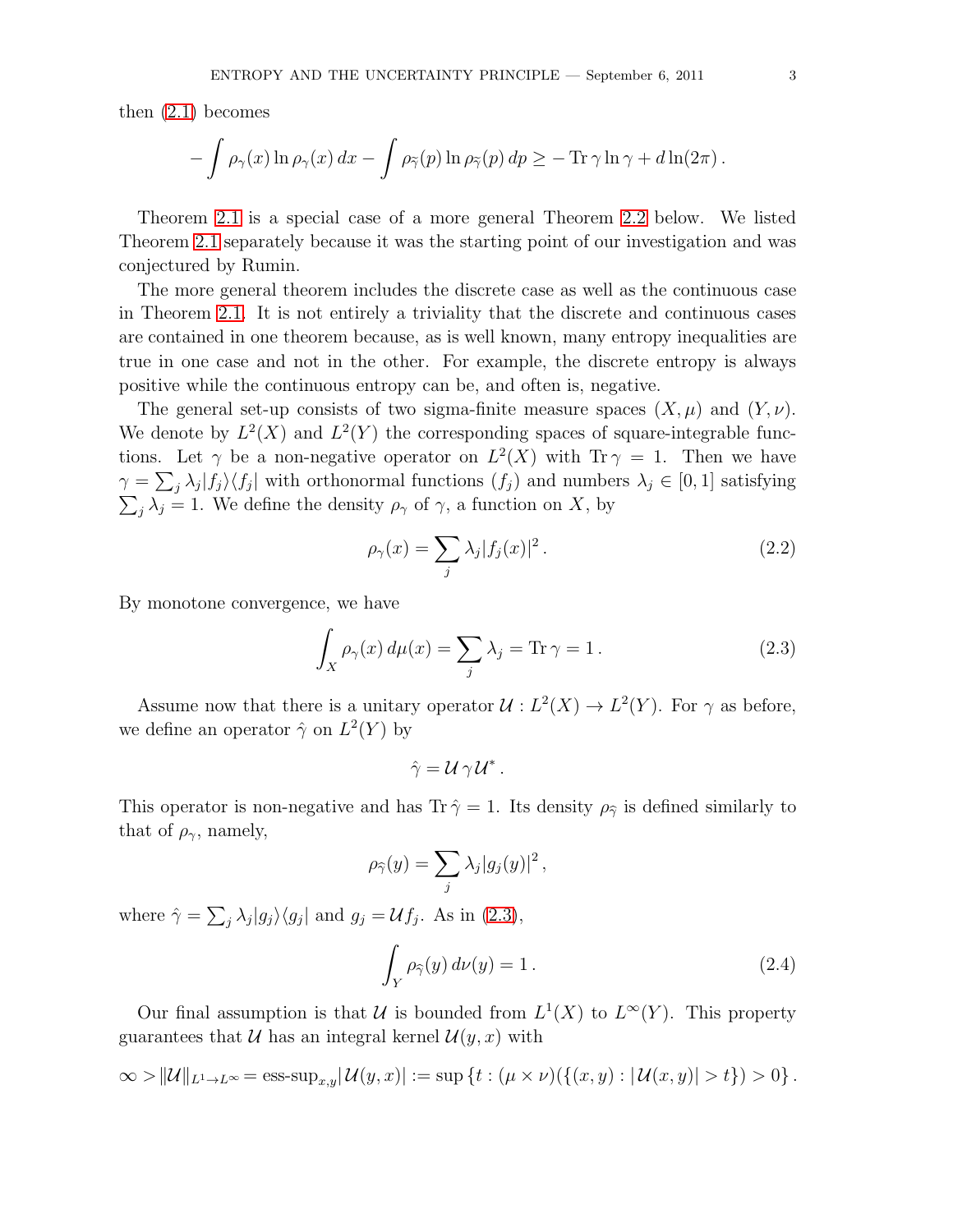<span id="page-3-0"></span>**Theorem 2.2.** Under the above assumptions, let  $\gamma \geq 0$  be an operator in  $L^2(X)$  with  $Tr \gamma = 1$  and such that

$$
\int_X \rho_\gamma(x) \ln_+ \rho_\gamma(x) \, d\mu(x) < \infty \quad \text{and} \quad \int_Y \rho_{\widehat{\gamma}}(y) \ln_+ \rho_{\widehat{\gamma}}(y) \, d\nu(y) < \infty \, ,
$$

where  $\ln_+ \rho = \max\{\ln \rho, 0\}$ . Then

<span id="page-3-1"></span>
$$
- \int_X \rho_\gamma(x) \ln \rho_\gamma(x) d\mu(x) - \int_Y \rho_{\widehat{\gamma}}(y) \ln \rho_{\widehat{\gamma}}(y) d\nu(y) \ge - \operatorname{Tr} \gamma \ln \gamma - 2 \ln \| \mathcal{U} \|_{L^1 \to L^\infty}.
$$
\n(2.5)

We illustrate this theorem by some **examples**.

- (1) If  $X = Y = \mathbb{R}^d$  with Lebesgue measure and U the Fourier transform (i.e.,  $\mathcal{U}(k,x) = e^{-2\pi i k \cdot x}$ , then we recover Theorem [2.1.](#page-1-0) In this case,  $-2 \ln ||\mathcal{U}||_{L^1 \to L^\infty} =$ 0.
- (2) Let  $X = (-L/2, L/2)$  with Lebesgue measure,  $Y = L^{-1}\mathbb{Z}$  with  $L^{-1}$  times counting measure and let U be the discrete Fourier transform, that is,  $\mathcal{U}(k, x) =$  $e^{-2\pi i kx}$ . Then [\(2.5\)](#page-3-1) holds with  $-2 \ln ||\mathcal{U}||_{L^1 \to L^\infty} = 0$ .
- (3) Let  $X = Y = \mathbb{Z}/N\mathbb{Z} = \{0, 1, \ldots, N-1\}$  for some  $N \in \mathbb{N}$  with counting measure and let  $\mathcal{U}(k,n) = N^{-1/2} e^{-i2\pi kn/N}$ . Then [\(2.5\)](#page-3-1) holds with  $-2 \ln ||\mathcal{U}||_{L^1 \to L^\infty} =$  $ln N$ .
- (4) The following is a generalization of Example (3) and is related to [\[De,](#page-4-0) [Kr,](#page-5-1) MaUf. Let  $(|a_i\rangle)_i$  and  $(|b_k\rangle)_k$  two orthonormal bases in a separable Hilbert space  $\mathcal H$  and put

$$
c = \sup_{j,k} |\langle a_j | b_k \rangle|.
$$

By the Schwarz inequality,  $0 < c \leq 1$ . Let  $\gamma \geq 0$  be an operator on H with Tr  $\gamma = 1$ . Define

$$
p_j := \langle a_j | \gamma | a_j \rangle \, , \qquad q_k := \langle b_k | \gamma | b_k \rangle \, .
$$

Then

<span id="page-3-2"></span>
$$
-\sum_{j} p_j \ln p_j - \sum_{k} q_k \ln q_k \geq -\operatorname{Tr} \gamma \ln \gamma - 2 \ln c, \qquad (2.6)
$$

which follows from Theorem [2.2](#page-3-0) by noting that, if the change of bases is denoted by U, then  $||U||_{L^1\to L^\infty} = c$ . The weaker inequality without the term  $\text{Tr }\gamma \ln \gamma$ on the right side was shown in [\[MaUf\]](#page-5-0) with a different proof.

In passing, we note that each of the entropies on the left side of [\(2.6\)](#page-3-2) is greater than or equal to  $-\operatorname{Tr} \gamma \ln \gamma$ . This follows from the concavity of  $-p \ln p$ , the fact (derived from the variational principle) that the sequence  $(p_i)$  is majorized by the sequence of eigenvalues of  $\gamma$ , and Karamata's theorem (see, e.g., [\[HaLiPo\]](#page-4-3) or [\[LiSe,](#page-5-3) Rem. 4.7]).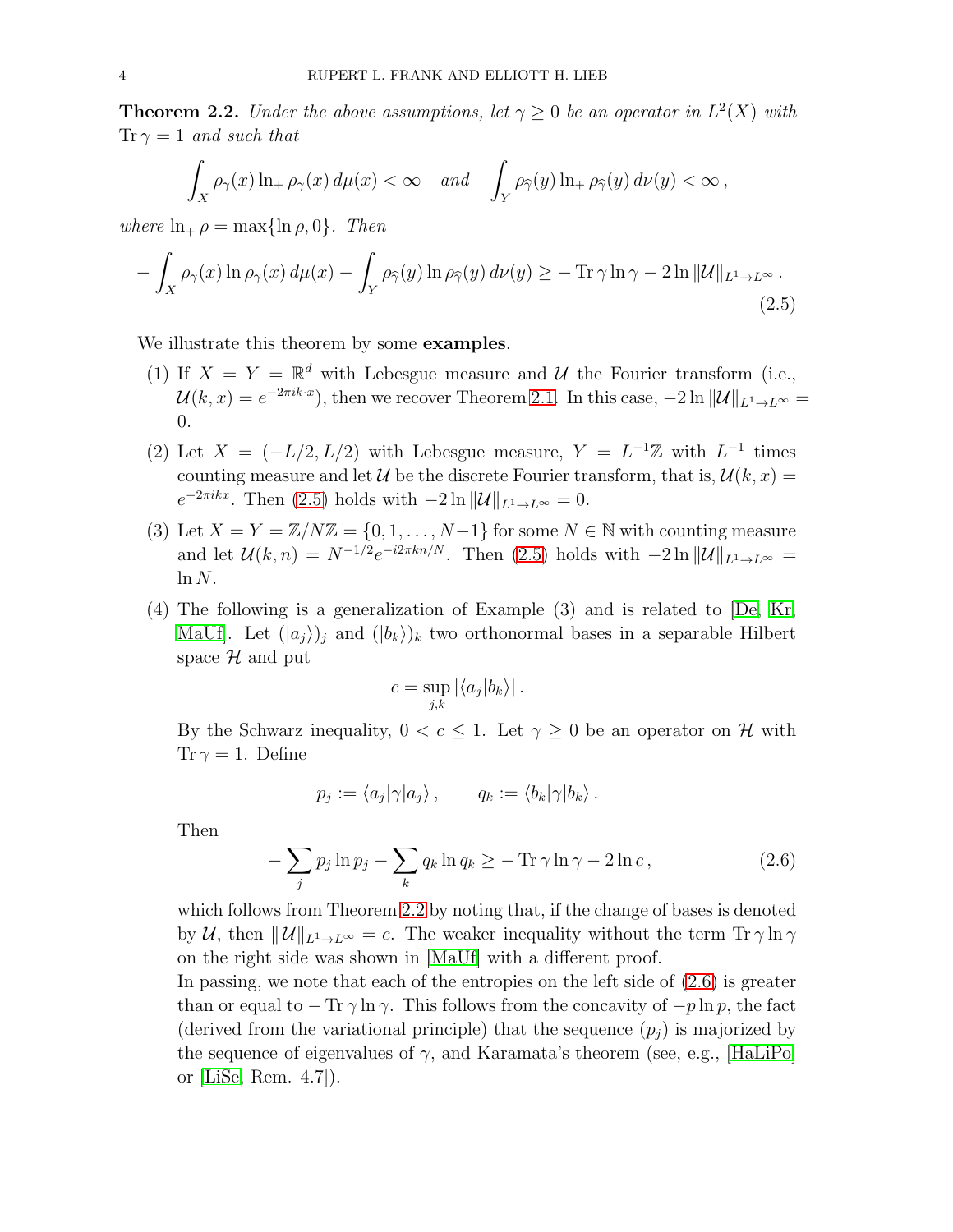# 3. Proof of Theorem [2.2](#page-3-0)

Our proof is based on the following two well known lemmas in quantum statistical mechanics; see, e.g., [\[Ca,](#page-4-4) [Si\]](#page-5-4).

<span id="page-4-5"></span>**Lemma 3.1** (Gibbs variational principle). Let  $H$  be a self-adjoint operator such that  $e^{-H}$  is trace class. Then for any  $\gamma \geq 0$  with  $\text{Tr } \gamma = 1$ ,

$$
\text{Tr}\,\gamma H + \text{Tr}\,\gamma\ln\gamma \ge -\ln\text{Tr}\,e^{-H}
$$

with equality iff  $\gamma = \exp(-H)/\operatorname{Tr} \exp(-H)$ .

<span id="page-4-6"></span>Lemma 3.2 (Golden-Thompson inequality). For self-adjoint operators A and B, Tr  $e^{A+B} \leq$  Tr  $e^{A/2}e^{B}e^{A/2}$ .

Proof of Theorem [2.2.](#page-3-0) We first note that

$$
- \int \rho_{\gamma}(x) \ln \rho_{\gamma}(x) d\mu(x) - \int \rho_{\widehat{\gamma}}(y) \ln \rho_{\widehat{\gamma}}(y) d\nu(y) = \text{Tr } \gamma H
$$

with the operator  $H = -\ln \rho_{\gamma} - \mathcal{U}^* \ln \rho_{\gamma} \mathcal{U}$  in  $L^2(X)$ . Here,  $\ln \rho_{\gamma}$  and  $\ln \rho_{\gamma}$  are considered as multiplication operators, and we used the fact that  $\text{Tr}_{L^2(X)} \mathcal{U}^* A \mathcal{U} = \text{Tr}_{L^2(Y)} A$ . By Lemmas [3.1](#page-4-5) and [3.2,](#page-4-6)

$$
-\int \rho_{\gamma}(x) \ln \rho_{\gamma}(x) d\mu(x) - \int \rho_{\widehat{\gamma}}(y) \ln \rho_{\widehat{\gamma}}(y) d\nu(y) + \text{Tr} \gamma \ln \gamma \ge -\ln \text{Tr} e^{-H}
$$
  

$$
\ge -\ln \text{Tr} \rho_{\gamma}^{1/2} \mathcal{U}^* \rho_{\widehat{\gamma}} \mathcal{U} \rho_{\gamma}^{1/2} .
$$

The trace on the right side is the square of the Hilbert-Schmidt norm of the operator  $\rho_{\widehat{\gamma}}^{1/2} \mathcal{U} \rho_{\gamma}^{1/2}$ , which has kernel

$$
\rho_{\widehat{\gamma}}(y)^{1/2}\,\mathcal{U}(y,x)\rho_{\gamma}(x)^{1/2} \,.
$$

Thus,

$$
\begin{split} \text{Tr}\, \rho_\gamma^{1/2} \mathcal{U}^* \rho_{\widehat{\gamma}} \, \mathcal{U} \rho_\gamma^{1/2} &= \iint_{X \times Y} \rho_{\widehat{\gamma}}(y) |\, \mathcal{U}(y,x)|^2 \rho_\gamma(x) \, d\mu(x) \, d\nu(y) \\ &\leq \|\mathcal{U}\|_{L^1 \to L^\infty}^2 \int_Y \rho_{\widehat{\gamma}}(y) \, d\nu(y) \, \int_X \rho_\gamma(x) \, d\mu(x) \, . \end{split}
$$

By [\(2.3\)](#page-2-1) and [\(2.4\)](#page-2-2), this equals  $\|\mathcal{U}\|_{L^1\to L^{\infty}}^2$ , and the proof of the theorem is complete.  $\Box$ 

#### **REFERENCES**

- <span id="page-4-2"></span>[Be] W. Beckner, Inequalities in Fourier analysis. Ann. of Math. (2) 102 (1975), no. 1, 159–182.
- <span id="page-4-4"></span>[Ca] E. A. Carlen, Trace inequalities and quantum entropy. An introductory course. In: Entropy and the quantum, R. Sims and D. Ueltschi (eds.), 73–140, Contemp. Math. 529, Amer. Math. Soc., Providence, RI, 2010.
- <span id="page-4-0"></span>[De] D. Deutsch, Uncertainty in quantum measurements. Phys. Rev. Lett. 50 (1983), 631–633.
- <span id="page-4-3"></span>[HaLiPo] G. H. Hardy, J. E. Littlewood, G. Pólya, *Inequalities*. Cambridge University Press, Cambridge, 1952.
- <span id="page-4-1"></span>[Hi] I. I. Hirschman Jr., A note on entropy. Amer. J. Math. **79** (1957), 152–156.